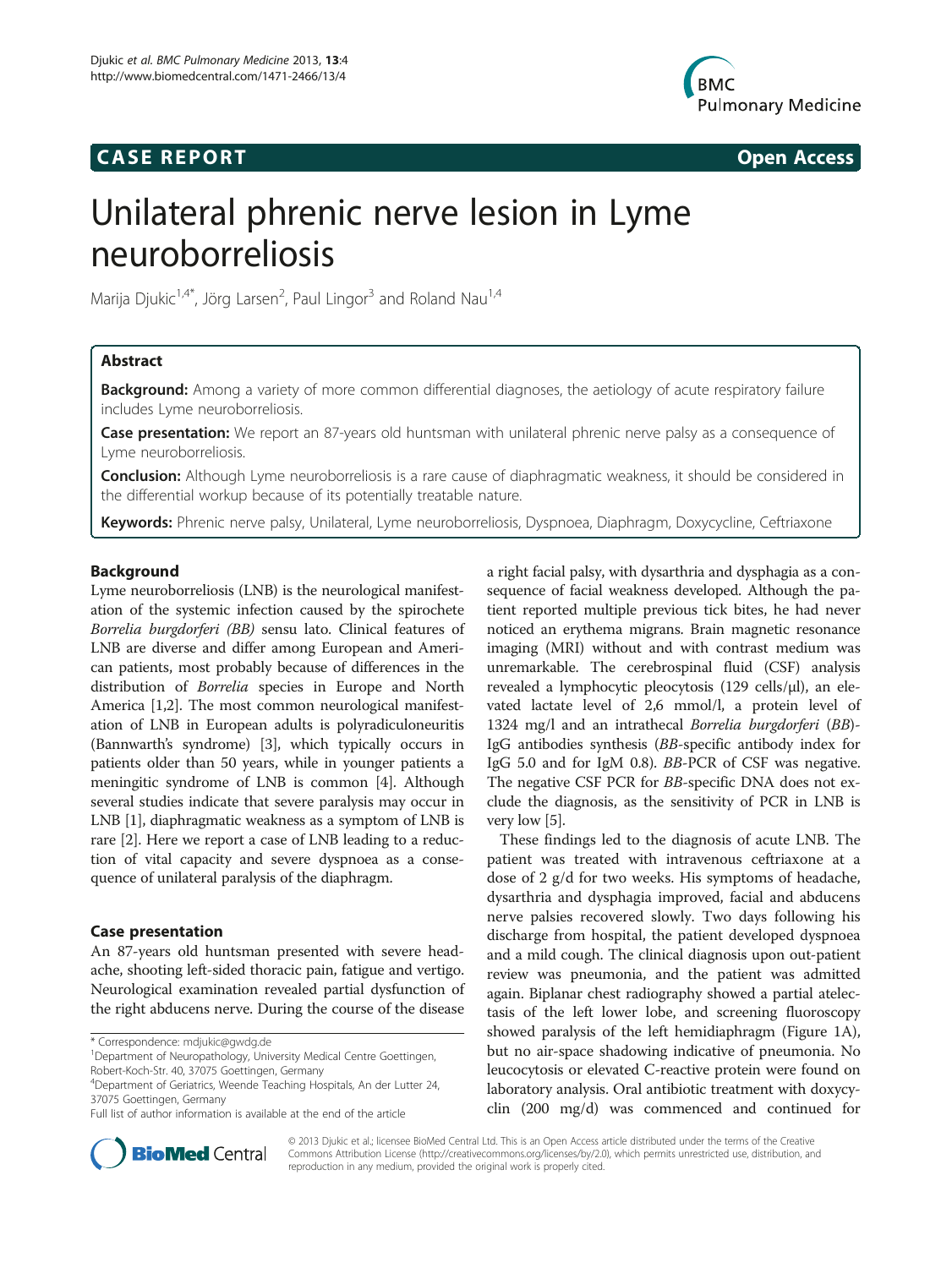<span id="page-1-0"></span>

of the left hemidiaphragm due to gaseous distension of the gastric fundus (all images).

14 days, since LNB was considered the probable cause of the diaphragmatic weakness. During the following two weeks dyspnoea did, however, not resolve. Pulmonary function tests revealed a vital capacity of 2.6 l. To exclude a mass lesion of the lung, chest computerised tomography (CT) was done. It confirmed elevation of the left hemidiaphragm and partial atelectasis of the left lower lobe, associated with a small pleural effusion without detection of other lung lesions. Bronchoscopy was unremarkable, so that no other cause for the paralysis was found. Diaphragmatic paralysis in our patient became first evident after the presentation with typical clinical neurological features of acute LNB and CSF findings indicating a recent infection with BB.

Six months later, the patient had no dyspnoea at rest but continued to be short of breath on exertion. Repeat fluoroscopic examination showed partial recovery of the diaphragmatic weakness (Figure 1B). The abducens nerve palsy had recovered completely, but a mild facial palsy remained.

Lyme borreliosis may involve all parts of the nervous system [\[1](#page-2-0)] with as many as 15–20% of infected patients developing neurological symptoms [\[6\]](#page-2-0). These usually occur in the first three months following the infection. Diaphragmatic weakness has been associated with trauma, malignant compression or infiltration, metabolic, inflammatory and other disorders, but rarely with Lyme disease [[7](#page-2-0)]. Early recognition and appropriate treatment of diaphragmatic paralysis caused by BB is important in order to shorten the duration of severe respiratory symptoms [\[7](#page-2-0)].

Unilateral diaphragmatic paralysis is a respiratory disorder, and many neurological diseases, such as spinal cord injury, motor neuron disease, and carcinomatous infiltration of the phrenic nerve are included in its differential diagnosis [[8\]](#page-2-0). The development of respiratory compromise due to peripheral nerve involvement in patients with LNB is rare. To our knowledge, only 8 such patients have been described in the literature [[7,9-13](#page-2-0)]. The severity of the respiratory involvement varies from mild symptoms

to the need for artificial ventilation for several months [[7,13](#page-2-0)]. In the last published report, as many as three patients with diaphragmatic weakness caused by LNB presented over a one-year period. This suggests that the incidence of LNB as a cause of diaphragmatic weakness is underestimated [\[13](#page-2-0)].

Diaphragmatic weakness in LNB results from radiculopathy of the nerve roots C3-C5 or neuropathy of the phrenic nerve [[13\]](#page-2-0). The pathogenesis of the nervous system involvement is uncertain: both direct infection with stimulation of Toll-like receptors [[14](#page-2-0)] as well as immunological mechanisms with stimulation of T- and Bcells [[15](#page-2-0)] may play a role.

As in the present case, the clinical diagnosis of LNB is based on a combination of history, typical clinical symptoms, the detection of BB antibodies in serum and CSF and calculation of the BB-specific antibody index [\[4](#page-2-0)]. BB antibody tests in serum may be negative in early infection. Conversely, serum antibodies against BB are detectable in up to 25% of healthy persons in Europe [[16](#page-2-0)]. In some patients, antibodies against BB may be detectable in CSF slightly earlier than in serum [[4\]](#page-2-0). Both BBspecific antibodies in serum and BB-specific intrathecal antibody synthesis can persist for years after eradication of the infection [[17\]](#page-2-0). In recent years, the B lymphocyte chemoattractant chemokine CXCL13 has been identified as a potentially important biomarker for the diagnosis of acute LNB [\[18,19\]](#page-2-0). CXCL13, however, seems to be the major determinant for B cell recruitment to the CNS compartments in different neuroinflammatory diseases and not just in LNB [\[20](#page-2-0)]. CXCL13 levels in the CSF rather reflect a strong humoral immune response in the CNS compartments than being specific for a particular disease entity [[20](#page-2-0)].

The marked inflammatory response in CSF (lymphopleocytosis and production of BB-specific antibodies and the absence of other causes) indicate an acute Lyme neuroborreliosis as the reason for respiratory failure in the present case. Irrespective of appropriate antibiotic therapy, diaphragmatic dysfunction in our patient persisted for a